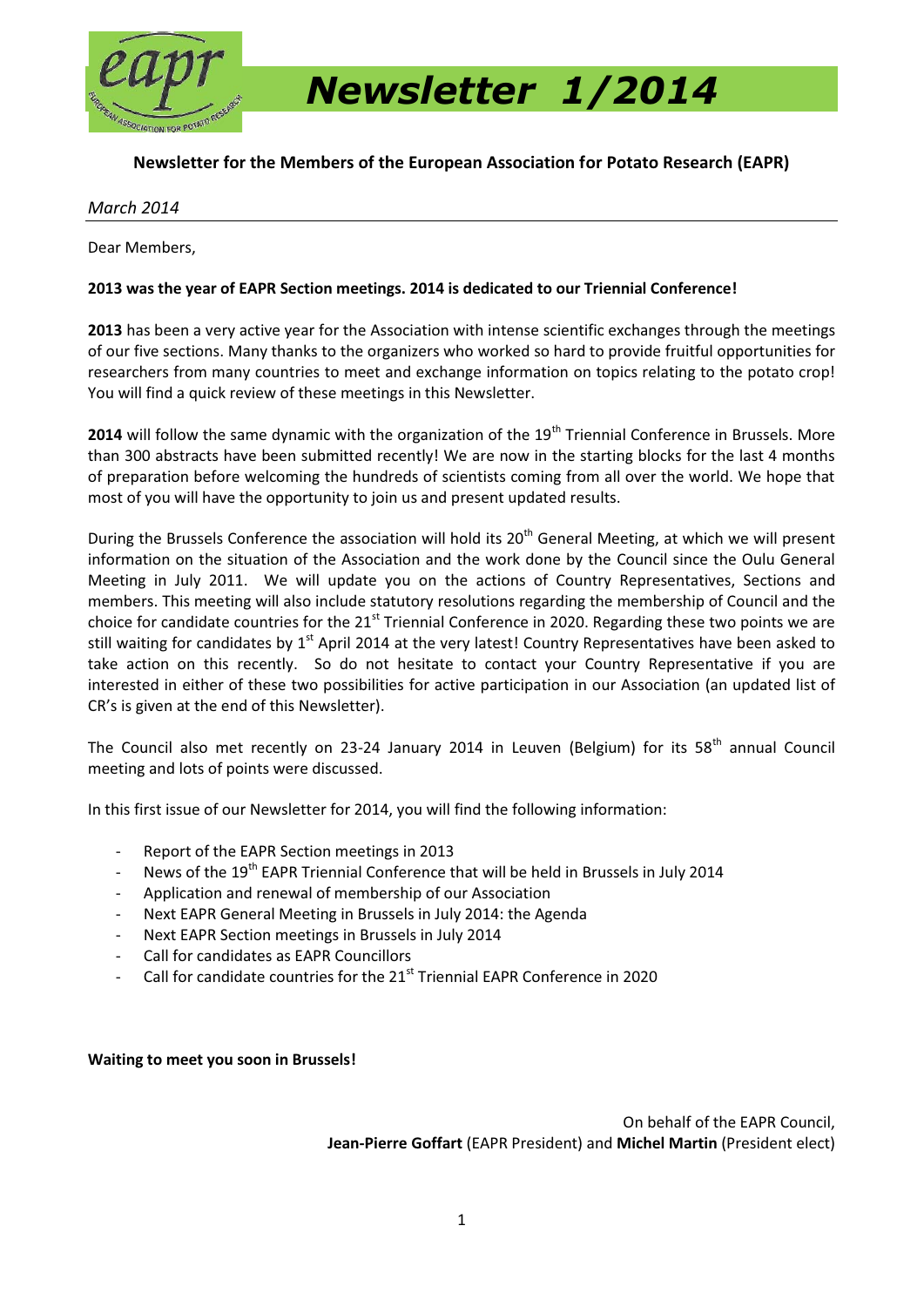## **Reports on the EAPR 2013 Section meetings**

Turkey, Hungary, the Czech Republic, Poland and Israel welcomed last year the section meetings of our Association. All were very successful with a global attendance of more than 370 scientists. Congratulations



to all organizers for the good organisation of these thematic events at which EAPR Council decided to fund PhD students in order to promote their work as young potato scientists.

PhD students were invited to share their experience of the section meetings through a short report. As illustration, some extracts of these reports:

- **Section Pathology**: *My name is Elad Landau and I am doing my Ph.D. at the lab of Dr. Roni Shapira, at the Institute of Biochemistry, Food Science and Nutrition at the Faculty of Agriculture of the Hebrew University of Jerusalem in Israel. I attended the EAPR 2013 conference in which I gave a lecture describing some of the results from my Ph.D. dealing with the effect of sub-lethal exposure to essential oil vapours on P. carotovorum virulence. My research uses P. carotovorum as a model for bacterial virulence in a controlled laboratory atmosphere. Through my participation in the conference I gained a wealth of knowledge regarding the work done on P. carotovorum, as well as many other potato pathogenic microorganisms, in their natural habitat. I found the scientific discussions very fruitful and I thank the EAPR council for enabling me to participate in the conference.*

- **Section Breeding**: *I had the opportunity to take part in the 17th* Join Meeting of EAPR-EUCARPIA Congress. The challenges of improving *both quality and resistance to biotic and abiotic stresses in potato in Hèvíz, Hungary. The conference arrangement was on a very good level. There were 5 sessions concerned on biotic stresses, research and breeding for improvement quality traits, genomic studies, abiotic stress resistance and prebreeding, taxonomic studies. For me the most interesting sessions were genomic and prebreeding, taxonomic studies. Close to my interest are sources of new and improved traits for potato breeding, both for biotic and abiotic stresses. I had a chance to meet many people, who are experts in those fields. I was able to discuss and exchange views on interesting topics. That was very helpful to enrich my researches. On the last day I took part in an excursion to University of Pannonia, UP Research Institute for Viticulture and Oenology at Badacsony and I visited Sümeg fortress. I spent a great time on boat trip to Badascony on Balaton Lake. The conference was organized in beautiful place, near Balaton Lake, where combining business with pleasure was possible. Paulina Smyda, Plant Breeding and Acclimatization Institute National Research Institute, Młochów Research Center, Platanowa 19, 05-831 Młochów Poland*.

**Section virology**: As a new MSc student on plant virology under *Prof. Sertkaya, we had decided to study virus and phytoplasma diseases of potato in Hatay, Turkey. At the very beginning of my journey into the jungle of viruses, I felt privileged to meet all the senior scientists who have worked more than my life time (at least some of them) and contributed a lot the scientific world. Seeing them in flesh and having chance to chat with them just to learn even a few things, be it a life experience or a small detail in a scientific work was an enormous experience for me. I am very grateful for EAPR for supporting me to attend the meeting. I would be more grateful if this support continues for the future meetings.*  $\mathcal O$ 

*Thanks for photos received from Sylvie Marhadour, Serge Duvauchelle and Michel Martin.*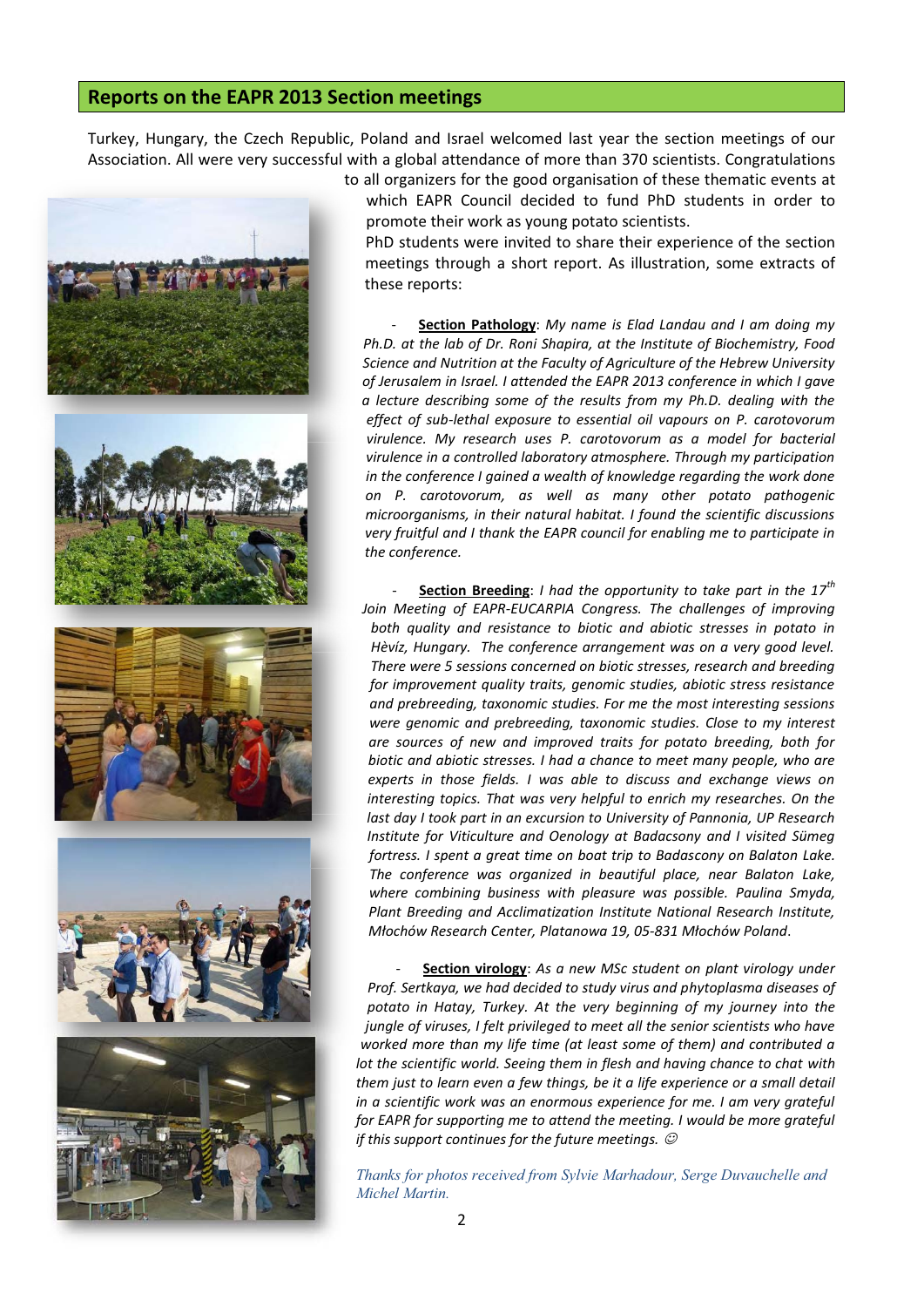Please find below a summarized table regarding these meetings together with a summary of the specific scientific topics. Links to the proceedings of these meetings will be available soon on the EAPR web site, as well as reports from other PhD students able to participate through EAPR sponsorship.

| <b>SECTION</b>                          | <b>VIROLOGY</b>    | <b>BREEDING</b>                       | <b>AGRO</b><br><b>PHYSIOLOGY</b> | <b>POST HARVEST</b>         | <b>PATHOLOGY</b>                      |
|-----------------------------------------|--------------------|---------------------------------------|----------------------------------|-----------------------------|---------------------------------------|
| <b>Date</b>                             | May 28-31          | June $30 -$ July<br>4                 | September<br>$15 - 19$           | October 22-24               | November 17-<br>21                    |
| <b>Location</b>                         | Antalya/TR         | Hévíz/HU                              | Prague/CZ                        | Warsaw/PL                   | Jerusalem/IS                          |
| <b>Organizer</b>                        | Gülsen<br>Sertkaya | Zsolt Polgár                          | Jaroslav Čepl                    | <b>Kazimiera</b><br>Zgorska | <b>Leah Tsror</b>                     |
| <b>Report by</b>                        | Gülsen<br>Sertkaya |                                       | Jaroslav Čepl                    | <b>Kazimiera</b><br>Zgorska | <b>Leah Tsror</b>                     |
| Attendees /<br><b>countries</b>         | 55/18              | 67/23                                 | 53/19                            | $51/9$                      | 145 (50 foreign,<br>30 farmers) $/17$ |
| Oral present./<br>keynote lectures      | 20/3               | 25/5                                  | 25/3                             | 17                          | 29/6                                  |
| <b>Posters</b>                          | 17                 | 20                                    | 11                               | 21                          | 14                                    |
| <b>EAPR support</b><br>for PhD students | 4 students         | 11 students<br>(reduced registration) | 1 student                        | 8 students                  | 5 students                            |

Many thanks to Klaus Dehmer for collecting information from the different Section meetings.

Main scientific topics covered during the meeting

| <b>Virology</b>       | $\checkmark$ Resistance (conventional and transgenic),<br>Plant-virus interactions and evolution,<br>$\checkmark$<br>$\checkmark$ Epidemiology and control,<br>$\checkmark$ Emerging and quarantine diseases,<br>$\checkmark$ Diagnostic and detection methods,<br>$\checkmark$ Virus transmission,<br>$\checkmark$ Soil-borne viruses                                                                      |
|-----------------------|-------------------------------------------------------------------------------------------------------------------------------------------------------------------------------------------------------------------------------------------------------------------------------------------------------------------------------------------------------------------------------------------------------------|
| <b>Breeding</b>       | Biotic stresses (late blight, nematodes, viruses, bacteria)<br>$\checkmark$<br>$\checkmark$ Research and breeding for improved quality traits<br>Abiotic stress resistance (drought, water and nutrients efficiency)<br>$\checkmark$<br>Gene banks, new traits, introgression<br>$\checkmark$<br>Taxonomy<br>$\checkmark$<br>Genomic studies, association mapping, marker assisted breeding<br>$\checkmark$ |
| <b>Agrophysiology</b> | $\checkmark$ Potato physiology<br>$\checkmark$ Water and nutrition<br>Quality<br>$\checkmark$<br>$\checkmark$ Organic farming                                                                                                                                                                                                                                                                               |
| <b>Postharvest</b>    | Production and quality of the Polish potatoes<br>$\checkmark$<br>Storage conditions and potato tuber quality<br>$\checkmark$<br>Efficient operation of potato stores<br>$\checkmark$<br>Sprout control<br>$\checkmark$<br>Breeding potato for processing<br>$\checkmark$<br>Potato selection for postharvest attributes<br>$\checkmark$<br>Postharvest tuber diseases                                       |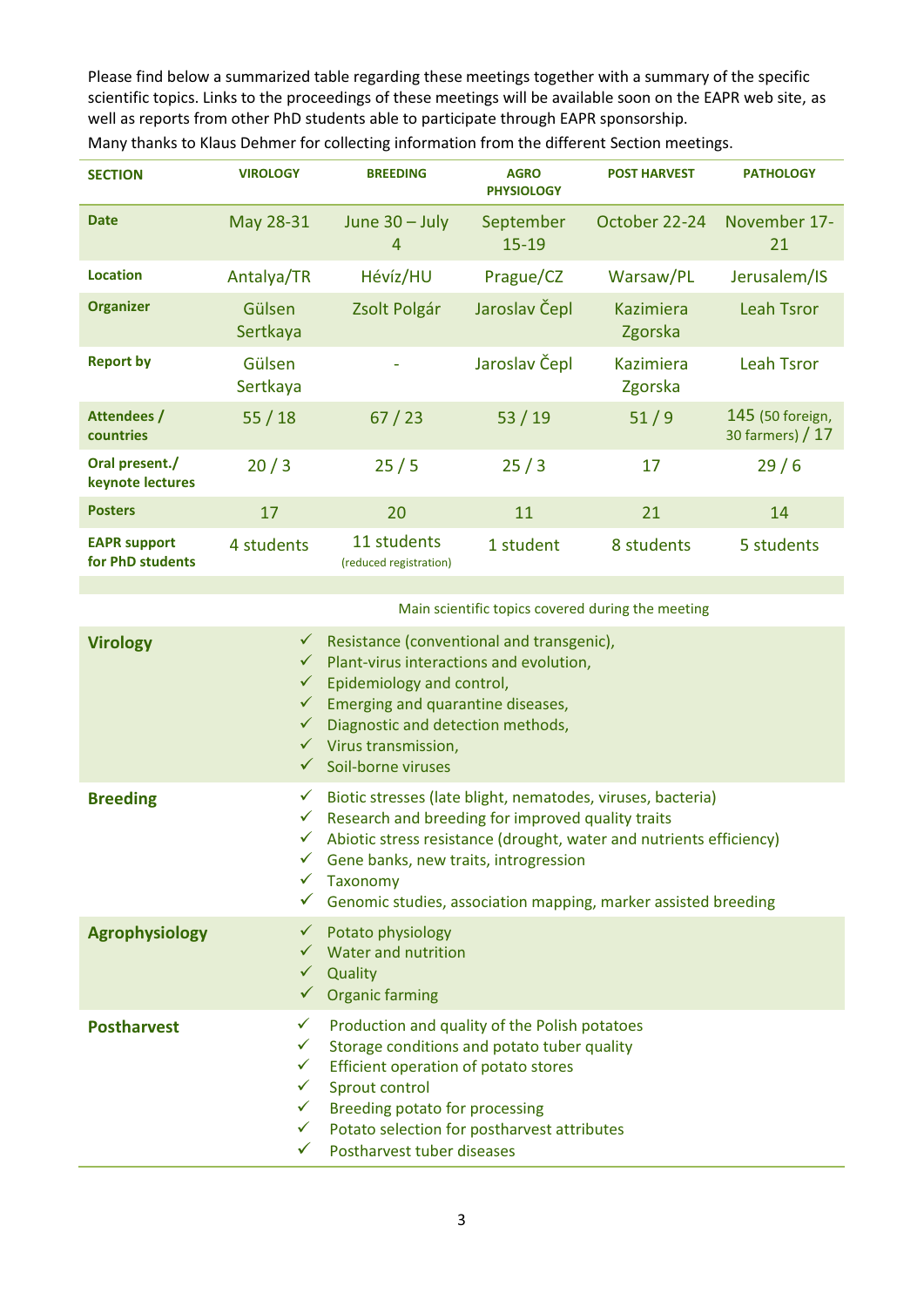# **Main scientific topics covered during the meeting cont'd Pathology Climate Change**  $\checkmark$  Early and Late Blight  $\checkmark$  Soft Rots  $\checkmark$  Diagnostics Soil Borne Pathogens and Black Scurf Biological Control and Management

# **Brussels 2014 Triennial Conference: Successful call for abstracts: more than 300 submitted!**

The call for abstracts has been successful: **304 have been received**! Thank you to all the authors for their interest in the 19<sup>th</sup> EAPR Triennial Conference!!!

Provisional main geographic distribution of the registered participants is as followed:

**Europe: 69 %; Africa: 16.5 %; North America: 5 %; Asia: 5 %; Latin America: 3 % ; Australia+NZ: 1.5 %** 

**The provisional distribution of abstracts according to the scientific topics of the Conference** is more or less similar to recent Triennials. As shown in the figure below, the leading topics are "Diseases and Pests" and "Breeding" followed by "Plant Protection", "Genomics", "Agronomy" and "Physiology" representing about 72% of the submitted contributions. The others topics represent between 1 and 5% each.



#### **19th Triennial scientific programme in a few words**:

- 14 Keynote lectures given by international potato experts
- around 140 oral presentations and 160 posters
- 6 specialized and interactive workshops
- 8 scientific, technical and cultural excursions across the Belgian potato cropped area

**More information? Visit the EAPR 2014 Conference website www.eapr2014.be !** 

**Please don't forget important dates of the agenda for your participation at the Brussels Conference:** 

- **Date for Early bird registration at reduced fees : 15 March 2014** 
	- **(30 March 2014 for authors of accepted abstracts)**
- **Date for Late registration at normal fees: 15 June 2014**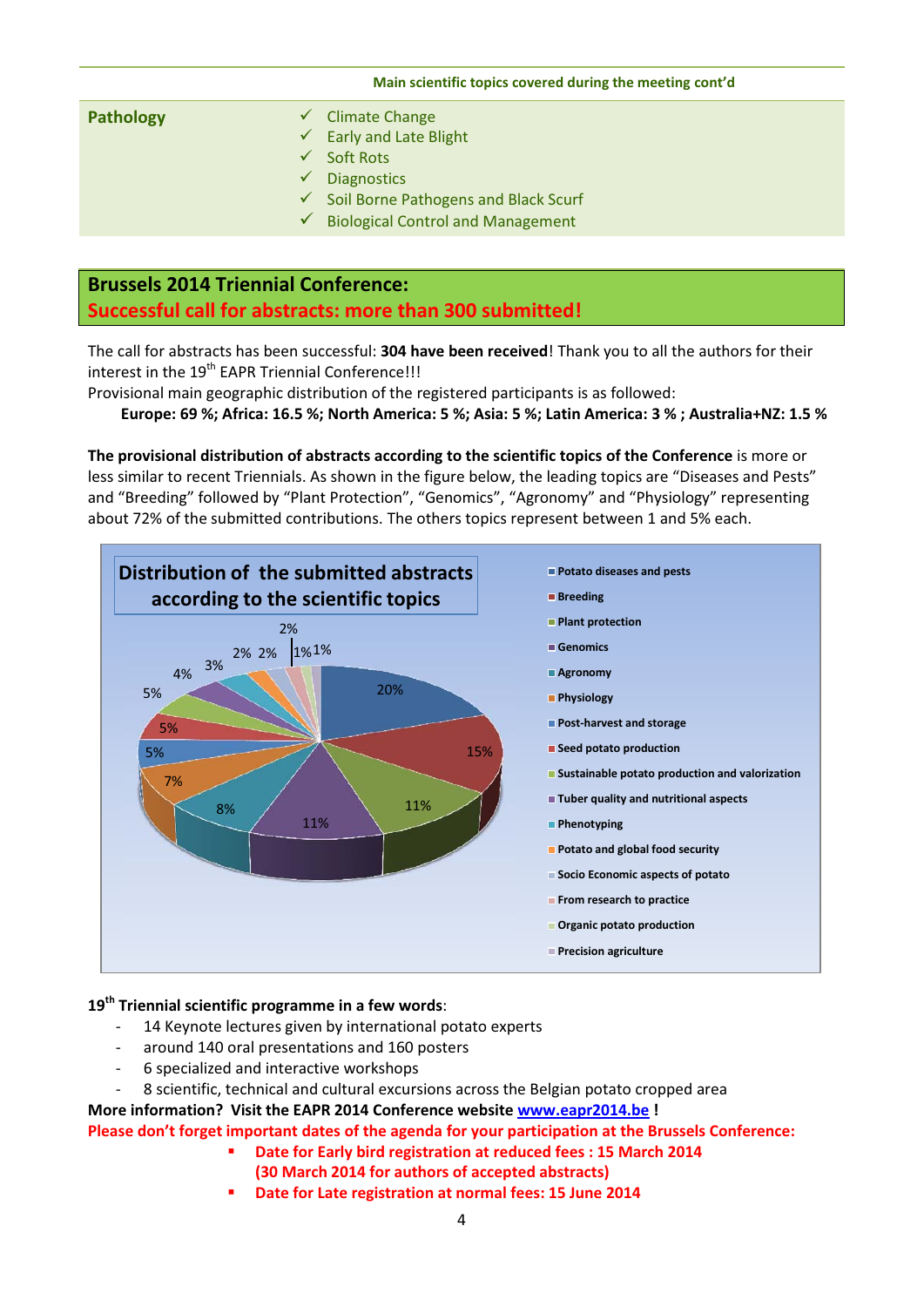## **Membership for 2014:**

## **Benefit from renewing before registering for the Brussels Triennial Conference!**

First of all, don't forget that a yearly regular membership gives you permanent access to the different services provided by the Association (please see www.eapr.net/membership ). **This year of the Triennial Conference, take the opportunity to receive immediate benefit by renewing as soon as possible, as ordinary or sustaining members of the EAPR can take advantage of the special for member rate for registering at the Brussels Conference! As an ordinary member of the association you can save 40 € on membership + conference registration; as a company recognised as a sustaining member of the Association, you can send any number of participants to the Triennial Conference at the specific member rate!** 

### **To obtain both best rates please renew and register before the 15th March 2014.**

This year is a good opportunity to invite your colleagues to join the EAPR and encourage your organisation or business to become a Sustaining Member of the Association. New membership or renewals are possible directly online through the individual membership application form or your personal member login on the EAPR website. Online membership renewal is secure, easy and works in real-time. The payment methods include secure credit card processing or PayPal.

Renewal by bank transfer remains possible. Please contact our treasurer, Kürt Demeulemeester, for information on how to do this (kurt.demeulemeester@inagro.be).

Please note that if you do not renew before 1<sup>°</sup> April 2014, your direct personal and free online access to **the three journals (***Potato Research, Euphytica* **and** *American Journal of Potato Research***) will be lost until your renewal becomes effective!**

# **20<sup>th</sup> EAPR General Meeting:**

**Will be held on Monday 7 July 2014 at 19:00 during the 19th Triennial Conference in Brussels**

The general meeting is "The place to be" for EAPR members interested in the life and decisions of the Association. The provisional Agenda of the  $20<sup>th</sup>$  General meeting is as follows:

- Evolution of the EAPR Council composition
- Report on Potato Research (2011-2014) and consideration of hard copy v. electronic publication
- Evolution of the Section Chairs and scheduled meetings (2014-2016)
- Country Representatives: job proposal and validation, including discussion with members on the job of scientific cooperation
- EAPR financial report for the period 2011-2014
- EAPR Council report for the period 2011-2014
- Improvement and renewal of the EAPR website content
- List of members passed away over the last three years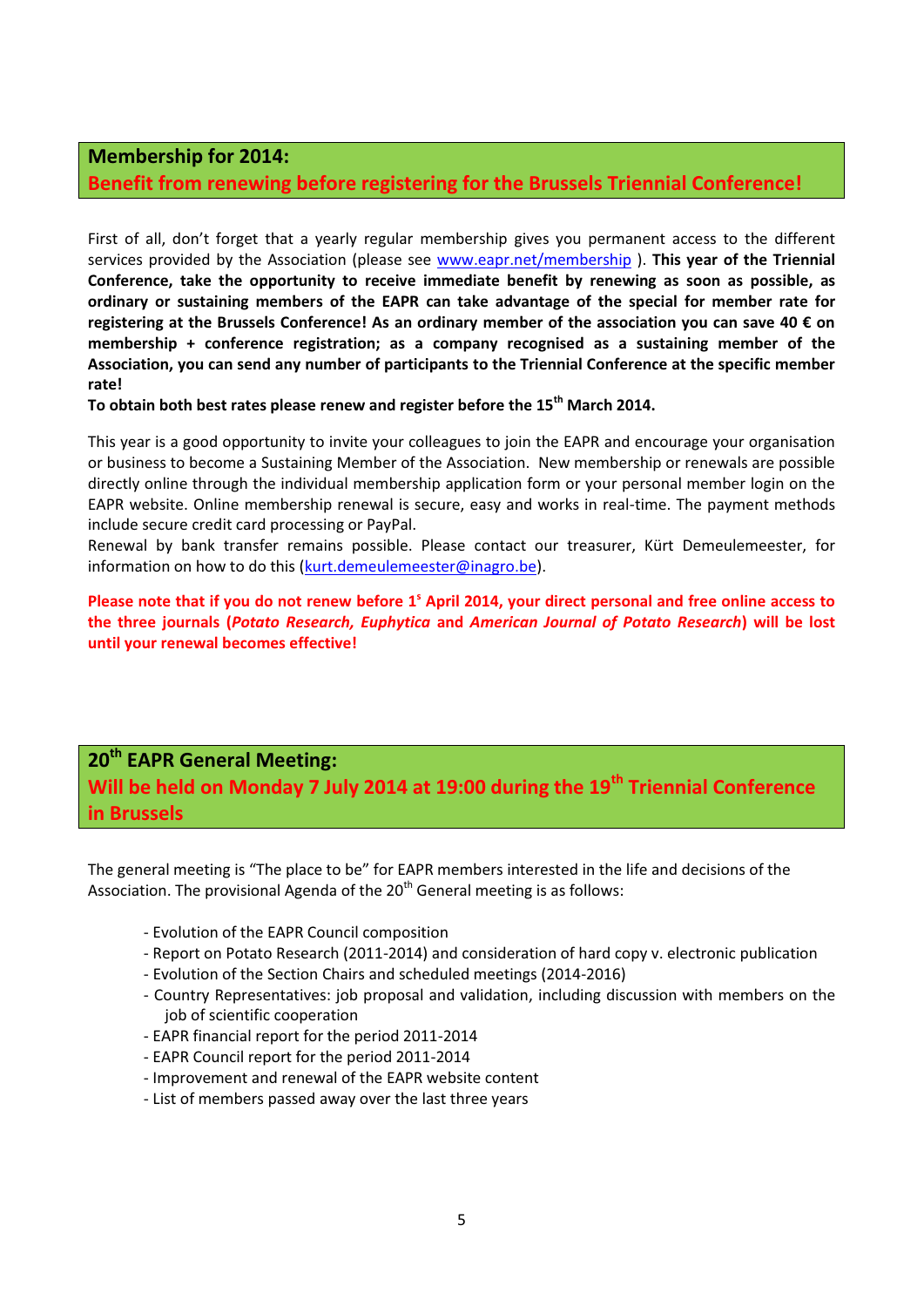# **EAPR Sections' meetings in Brussels: Scheduled for Tuesday 8 July 2014, 18:00-19:00 during the Brussels Conference**

Together with the Country representative's actions, EAPR Section's activities represent a very important part of the Association activity. So please note that Sections meetings are scheduled in 2014, on 8 July 2014 from 18:00 to 19:00 during the Brussels Conference. These meetings will be important to decide on the activities of each section, including the section Chair designation, for the next 3-year period.

**EAPR Country Representatives' meeting in Brussels: Scheduled for Sunday 6 July 2014, 17:30-18:30 during the Brussels Conference** 

A specific Country Representatives' meeting, together with the EAPR Council, is scheduled during the Brussels Conference on Sunday 6 July 2014 from 18:30 to 19:30 at the Crown Plaza Hotel, just after the Extraordinary Council meeting from 16:30 to 17:30. This will provide an opportunity to present and discuss the CR's job proposal before the General assembly scheduled for Monday 7 July 2014 [time?]. This proposal aims to amplify and clarify the role and impact of CR's in their own countries, and also their relationship with the Council.

# **Council renewal: Candidate Councillors to join the EAPR Council and participate in its activities and meetings**

According to the EAPR Constitution, the maximum duration of membership of the Council of the EAPR is two consecutive terms of three years. So, regular elections must be held during the General Meeting at each Triennial Conference in order to renew the Council.

Three new Councillors need to be elected during the Brussels Conference to replace Katrin Kotkas (Estonia), Louise Cooke (UK), Serge Duvauchelle (France) who will have completed their 6-year terms in July 2014.

**If you are interested in serving the EAPR by joining the Council, please contact your Country Representative at once so your interest can be passed to the President of the Association before 1st April 2014**. You will find the name of your Country Representative on the web page www.eapr.net/organization. To formalise your application, please send a signed letter to the EAPR President specifying

- Your willingness to serve as a Councillor of the EAPR Council for from July 2014 to July 2017, with a possibility of renewal for one further 3-year period,
- Your motivation to apply to join the Council,
- Your area of scientific skill, together with a short explanation of your scientific activities during the last 5 years,
- Your location and position in your institution.